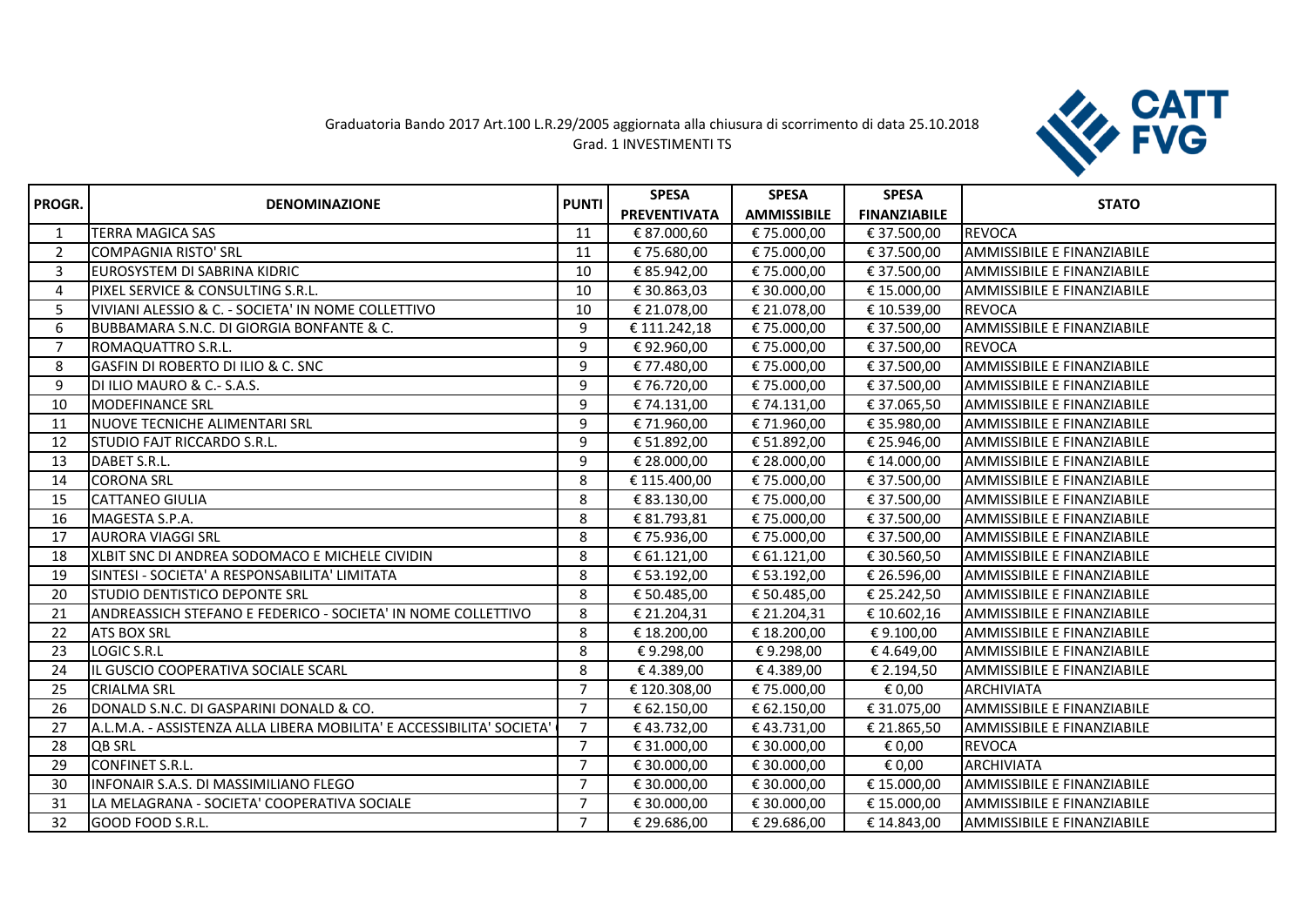| 33 | <b>ITALIAN FABLE S.R.L.</b>                                        | $\overline{7}$ | € 29.100,00  | € 29.100,00 | € 0,00      | <b>ARCHIVIATA</b>                 |
|----|--------------------------------------------------------------------|----------------|--------------|-------------|-------------|-----------------------------------|
| 34 | CHIPS AVENUE SOCIETA' A RESPONSABILITA' LIMITATA SEMPLIFICATA      | $\overline{7}$ | € 27.569,15  | € 27.569,15 | €13.784,58  | AMMISSIBILE E FINANZIABILE        |
| 35 | <b>MACHI SRL</b>                                                   | $\overline{7}$ | € 27.284,00  | € 27.284,00 | €13.642,00  | AMMISSIBILE E FINANZIABILE        |
| 36 | <b>TASSINARI/VETTA SRL</b>                                         | $\overline{7}$ | € 19.560,00  | € 19.560,00 | €9.780,00   | AMMISSIBILE E FINANZIABILE        |
| 37 | TORRENUVOLA SOCIETA' COOPERATIVA SOCIALE                           | $\overline{7}$ | € 18.250,00  | € 18.250,00 | €9.125,00   | AMMISSIBILE E FINANZIABILE        |
| 38 | L'ARCA CONSORZIO SERVIZI PER L'INFANZIA                            | $\overline{7}$ | € 17.018,00  | € 17.018,00 | € 8.509,00  | AMMISSIBILE E FINANZIABILE        |
| 39 | <b>FARMACIA ALLA REDENZIONE SNC</b>                                | $\overline{7}$ | € 14.860,00  | € 14.860,00 | € 7.430,00  | AMMISSIBILE E FINANZIABILE        |
| 40 | <b>FRAMP</b>                                                       | $\overline{7}$ | € 10.773,00  | € 10.773,00 | € 5.386,50  | AMMISSIBILE E FINANZIABILE        |
| 41 | M-CUBE SPA                                                         | $\overline{7}$ | € 8.568,00   | € 8.468,00  | €4.234,00   | AMMISSIBILE E FINANZIABILE        |
| 42 | STABILIMENTO TRIESTINO DI SORVEGLIANZA E CHIUSURA - SOCIETA' A RES | 6              | € 169.340,00 | € 75.000,00 | € 37.500,00 | AMMISSIBILE E FINANZIABILE        |
| 43 | GAP S.R.L.                                                         | 6              | € 110.763,00 | € 75.000,00 | € 37.500,00 | AMMISSIBILE E FINANZIABILE        |
| 44 | BEZIN LILIANA E GUSTINCIC IGOR S.N.C.                              | 6              | € 77.087,00  | € 75.000,00 | € 37.500,00 | AMMISSIBILE E FINANZIABILE        |
| 45 | CENTRO OTTICO BOSSI SNC DI BOSSI LORENZO & SAVINA                  | 6              | € 74.532,00  | € 74.532,00 | € 37.266,00 | AMMISSIBILE E FINANZIABILE        |
| 46 | <b>VALU SRLS</b>                                                   | 6              | € 73.000,00  | € 72.500,00 | € 36.250,00 | AMMISSIBILE E FINANZIABILE        |
| 47 | TRATTORIA SUBAN DI VODOPIVEC VASILI                                | 6              | € 72.292,00  | € 75.000,00 | € 37.500,00 | AMMISSIBILE E FINANZIABILE        |
| 48 | HOTEL ITALIA S.R.L.                                                | 6              | € 68.724,00  | € 67.939,00 | € 33.969,50 | AMMISSIBILE E FINANZIABILE        |
| 49 | MONCOLANO DI RENZO DI PRETORO E C. - SOCIETA' IN ACCOMANDITA SE    | 6              | € 51.730,00  | € 51.730,00 | € 25.865,00 | AMMISSIBILE E FINANZIABILE        |
| 50 | ANNALISA GODINA S.R.L.                                             | 6              | € 50.271,00  | € 50.271,00 | € 25.135,50 | AMMISSIBILE E FINANZIABILE        |
| 51 | <b>REVOLUTION SPORT S.R.L.S</b>                                    | 6              | €43.300,00   | €43.300,00  | € 21.650,00 | AMMISSIBILE E FINANZIABILE        |
| 52 | IL SORBETTO DI CRIVELLARI MONICA                                   | 6              | €41.900,00   | €41.900,00  | € 20.950,00 | <b>AMMISSIBILE E FINANZIABILE</b> |
| 53 | <b>DBS SRL</b>                                                     | 6              | € 34.396,00  | € 25.000,00 | € 12.500,00 | AMMISSIBILE E FINANZIABILE        |
| 54 | HOLIDAY S.R.L.                                                     | 6              | € 34.244,00  | € 34.242,00 | € 17.121,00 | AMMISSIBILE E FINANZIABILE        |
| 55 | PAVIA GIUSEPPA                                                     | 6              | € 22.000,00  | € 22.000,00 | € 11.000,00 | <b>AMMISSIBILE E FINANZIABILE</b> |
| 56 | LA COLLINA - SOCIETA' COOPERATIVA SOCIALE ONLUS IMPRESA SOCIALE II | 6              | € 17.720,00  | € 15.777,00 | € 0,00      | <b>REVOCA</b>                     |
| 57 | LUPUS IN FABULA SRL                                                | 6              | € 14.490,00  | € 14.490,00 | € 7.245,00  | AMMISSIBILE E FINANZIABILE        |
| 58 | <b>CESCHIA FRANCO</b>                                              | 6              | € 14.000,00  | € 14.000,00 | € 7.000,00  | AMMISSIBILE E FINANZIABILE        |
| 59 | LA TERRAZZA S.R.L.                                                 | 6              | € 12.070,00  | € 12.000,00 | € 6.000,00  | AMMISSIBILE E FINANZIABILE        |
| 60 | <b>FIORI CARLA SNC</b>                                             | 6              | € 10.440,58  | € 10.440,58 | € 5.220,29  | <b>AMMISSIBILE E FINANZIABILE</b> |
| 61 | PLISCO SERGIO                                                      | 6              | € 10.009,80  | € 10.009,80 | € 5.004,90  | AMMISSIBILE E FINANZIABILE        |
| 62 | <b>MUNARI MARCO</b>                                                | 6              | € 8.180,00   | € 8.180,00  | €4.090,00   | <b>AMMISSIBILE E FINANZIABILE</b> |
| 63 | ACCADEMIA DEL BILIARDO S.N.C. DI ANDREA ZANZI E FLAVIO GIUGOVAZ    | 6              | € 5.750,00   | € 5.750,00  | € 2.875,00  | AMMISSIBILE E FINANZIABILE        |
| 64 | <b>ITALSPURGHI ECOLOGIA SRL</b>                                    | 6              | € 5.576,00   | € 5.576,00  | € 2.788,00  | AMMISSIBILE E FINANZIABILE        |
| 65 | GEE S.R.L.                                                         | 6              | € 5.500,00   | € 5.500,00  | € 2.750,00  | AMMISSIBILE E FINANZIABILE        |
| 66 | MILIC S.N.C. DI MILIC GIOVANNI ANTONIO & C.                        | 6              | € 5.100,00   | € 5.100,00  | € 2.550,00  | AMMISSIBILE E FINANZIABILE        |
| 67 | LA COMBUSTIBILE S.R.L.                                             | 6              | € 2.490,00   | € 2.490,00  | € 0,00      | <b>ARCHIVIATA</b>                 |
| 68 | <b>IRIS GIORGETTI</b>                                              | 5              | € 142.000,00 | € 75.000,00 | € 37.500,00 | AMMISSIBILE E FINANZIABILE        |
| 69 | FARMACIA AI DUE MORI DI LONGO DOTT. GIULIO                         | 5              | € 135.540,00 | € 75.000,00 | € 37.500,00 | AMMISSIBILE E FINANZIABILE        |
| 70 | CIDIN VIAGGI S.R.L.                                                | 5              | € 133.791,00 | € 75.000,00 | € 37.500,00 | <b>AMMISSIBILE E FINANZIABILE</b> |
|    | MOTOMARINE B2C S.R.L.                                              | 5              | €130.884,00  | € 75.000,00 | € 37.500,00 | AMMISSIBILE E FINANZIABILE        |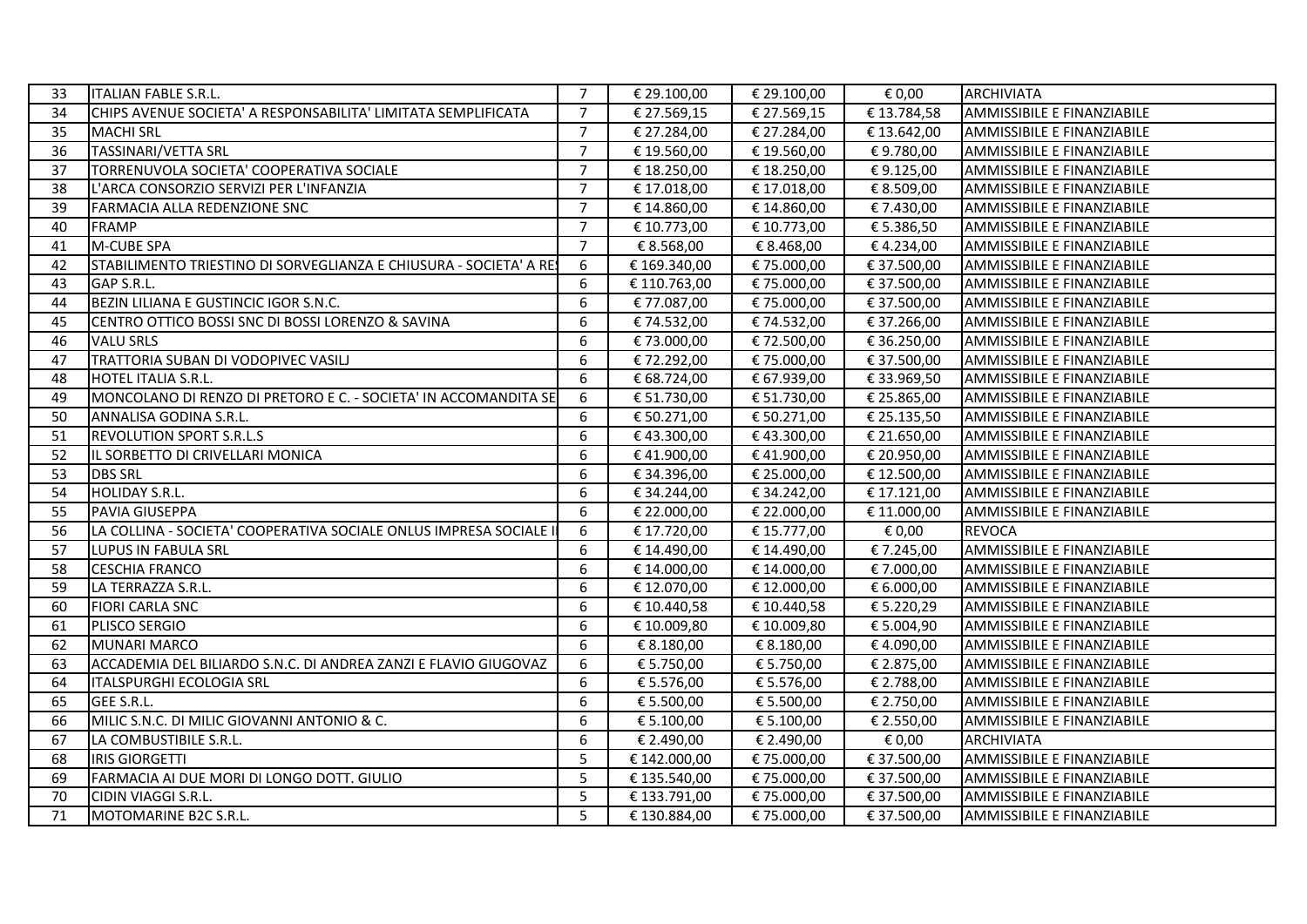| 72  | PIAZZA GRANDE CITY RESIDENCE DI IGOR PALASKOV BEGOV                | 5 | € 117.658,00 | € 75.000,00 | € 0,00      | AMMISSIBILE E FINANZIABILE              |
|-----|--------------------------------------------------------------------|---|--------------|-------------|-------------|-----------------------------------------|
| 73  | PUBLIRENT S.R.L.                                                   | 5 | € 113.660,00 | € 75.000,00 | € 0,00      | <b>ARCHIVIATA</b>                       |
| 74  | <b>BAZZARA SRL</b>                                                 | 5 | € 101.644,00 | € 75.000,00 | € 37.500,00 | AMMISSIBILE E FINANZIABILE              |
| 75  | <b>PETES SRL</b>                                                   | 5 | €98.509,00   | € 75.000,00 | € 37.500,00 | AMMISSIBILE E FINANZIABILE              |
| 76  | IL GIORNALAIO DI NASSIMBENI ANDREA, NASSIMBENI ALBERTO E GIUSTIN   | 5 | € 91.415,00  | € 75.000,00 | € 37.500,00 | AMMISSIBILE E FINANZIABILE              |
| 77  | COLEDEL S.R.L.S.                                                   | 5 | € 90.410,00  | € 75.000,00 | € 37.500,00 | AMMISSIBILE E FINANZIABILE              |
| 78  | LA BORA - SOCIETA' COOPERATIVA A R. L.                             | 5 | € 88.255,00  | € 75.000,00 | € 37.500,00 | AMMISSIBILE E FINANZIABILE              |
| 79  | A & V SNC DI ALEXANDRA MOZE' & C.                                  | 5 | € 83.557,00  | € 75.000,00 | € 37.500,00 | <b>AMMISSIBILE E FINANZIABILE</b>       |
| 80  | PASTICCERIA TRIESTINA ULCIGRAI S.R.L.                              | 5 | € 83.200,00  | € 75.000,00 | € 37.500,00 | <b>AMMISSIBILE E FINANZIABILE</b>       |
| 81  | <b>GRGIC CARLO</b>                                                 | 5 | € 75.300,00  | € 75.000,00 | € 37.500,00 | <b>AMMISSIBILE E FINANZIABILE</b>       |
| 82  | MOTOMARINE SOCIETA' A RESPONSABILITA' LIMITATA                     | 5 | € 72.767,00  | € 72.767,00 | € 36.383,50 | AMMISSIBILE E FINANZIABILE              |
| 83  | NEW PLAY PARK DI NOTARANGELO PASQUALE ANTONIO PIO                  | 5 | € 65.315,00  | € 65.314,00 | € 32.657,00 | <b>AMMISSIBILE E FINANZIABILE</b>       |
| 84  | <b>BAZZARINI ALEX</b>                                              | 5 | € 61.470,00  | € 61.470,00 | € 30.735,00 | AMMISSIBILE E FINANZIABILE              |
| 85  | IDUCHICH GIORGIO                                                   | 5 | € 54.229,00  | € 54.229,00 | € 0,00      | <b>ARCHIVIATA</b>                       |
| 86  | TOJA S.R.L.                                                        | 5 | € 51.822,00  | € 51.828,00 | € 25.914,00 | AMMISSIBILE E FINANZIABILE              |
| 87  | OCEAN S.A.S DI MARIO ARENA E C.                                    | 5 | €46.886,00   | € 46.886,00 | € 23.443,00 | AMMISSIBILE E FINANZIABILE              |
| 88  | TODAY IN TOWN DI BARBARA RAZZINI                                   | 5 | €45.344,00   | € 30.000,00 | € 0,00      | <b>ARCHIVIATA</b>                       |
| 89  | <b>FIORI SAVINA DI EMILI ALIDA</b>                                 | 5 | €44.524,00   | €44.522,00  | € 22.261,00 | AMMISSIBILE E FINANZIABILE              |
| 90  | MONTEZUMA DI NARDIN PIERO                                          | 5 | €41.821,00   | €41.821,00  | € 20.910,50 | AMMISSIBILE E FINANZIABILE              |
| 91  | <b>DENTRO LA MUSICA SRL</b>                                        | 5 | € 38.125,00  | € 38.125,00 | € 19.062,50 | AMMISSIBILE E FINANZIABILE              |
| 92  | STRUTTURA SANITARIA A MEDIA COMPLESSITA' DI BONADIO UGO            | 5 | € 35.051,00  | € 35.050,00 | € 17.525,00 | AMMISSIBILE E FINANZIABILE              |
| 93  | <b>I</b> CAPO IN B DI COPETTI SOLEDAD                              | 5 | € 32.151,93  | € 32.151,93 | € 16.075,97 | AMMISSIBILE E FINANZIABILE              |
| 94  | <b>WHITE WASH SRL</b>                                              | 5 | € 31.174,52  | € 31.174,52 | € 15.587,26 | AMMISSIBILE E FINANZIABILE              |
| 95  | LEO. MAR DI VENTRICE LEONARDO                                      | 5 | € 31.670,00  | € 25.000,00 | € 12.500,00 | AMMISSIBILE E FINANZIABILE              |
| 96  | <b>BREZZILEGNI SRL</b>                                             | 5 | € 30.591,00  | € 30.000,00 | € 15.000,00 | AMMISSIBILE E FINANZIABILE              |
| 97  | <b>ERRESSE NOTTE SNC</b>                                           | 5 | € 30.000,00  | € 30.000,00 | € 15.000,00 | AMMISSIBILE E FINANZIABILE              |
| 98  | <b>CHOX SRL</b>                                                    | 5 | € 29.700,00  | € 29.700,00 | € 14.850,00 | <b>ARCHIVIATA</b>                       |
| 99  | DEMA - SOCIETA' IN NOME COLLETTIVO DI DE MARTIN MARCO & C.         | 5 | € 29.500,00  | € 29.500,00 | € 14.750,00 | AMMISSIBILE E FINANZIABILE              |
| 100 | <b>FAVRETTO DANIELA</b>                                            | 5 | € 25.500,00  | € 25.500,00 | € 12.750,00 | AMMISSIBILE E PARZIALMENTE FINANZIABILE |
| 101 | II LUPETTI DI CESARE FAVETTA & C. SOCIETA' IN ACCOMANDITA SEMPLICE | 5 | € 24.657,00  | € 24.657,00 | € 12.328,50 | NON FINANZIABILE PER ESAURIMENTO FONDI  |
| 102 | FARMACIA PICCIOIA ALLA CROCE BIANCA SNC                            | 5 | € 24.130,00  | € 24.130,00 | € 12.065,00 | INON FINANZIABILE PER ESAURIMENTO FONDI |
| 103 | GI.DA. S.A.S. DI PALUDAN FABRIZIO & C.                             | 5 | € 24.000,00  | € 24.000,00 | € 12.000,00 | NON FINANZIABILE PER ESAURIMENTO FONDI  |
| 104 | PICCOLA UNIVERSITA' ITALIANA S.R.L.                                | 5 | € 23.282,00  | € 23.282,00 | € 11.641,00 | NON FINANZIABILE PER ESAURIMENTO FONDI  |
| 105 | GRANDOLFO STELIO DI GRANDOLFO MARCO & CO SAS                       | 5 | € 21.500,00  | € 21.500,00 | € 10.750,00 | NON FINANZIABILE PER ESAURIMENTO FONDI  |
| 106 | IALBA CHIARA AUTOMOTONOLEGGIO DI CAPILLA SANDRO                    | 5 | € 21.344,00  | € 21.344,00 | € 10.672,00 | NON FINANZIABILE PER ESAURIMENTO FONDI  |
| 107 | <b>ERRETRE SRL</b>                                                 | 5 | € 19.491,00  | € 19.471,00 | € 9.735,50  | NON FINANZIABILE PER ESAURIMENTO FONDI  |
| 108 | <b>ESTRO S.A.S. DI PORCILE EMILIANO &amp; C.</b>                   | 5 | € 18.337,00  | € 18.337,00 | €9.168,50   | NON FINANZIABILE PER ESAURIMENTO FONDI  |
| 109 | OTTICA TAMINA DI DAVIDE MAZZAROLI                                  | 5 | € 16.610,50  | € 16.610,50 | € 8.305,25  | NON FINANZIABILE PER ESAURIMENTO FONDI  |
| 110 | HOTEL EDEN DI SODOMACO LUCIANA                                     | 5 | € 15.713,12  | € 15.713,12 | €7.856,56   | NON FINANZIABILE PER ESAURIMENTO FONDI  |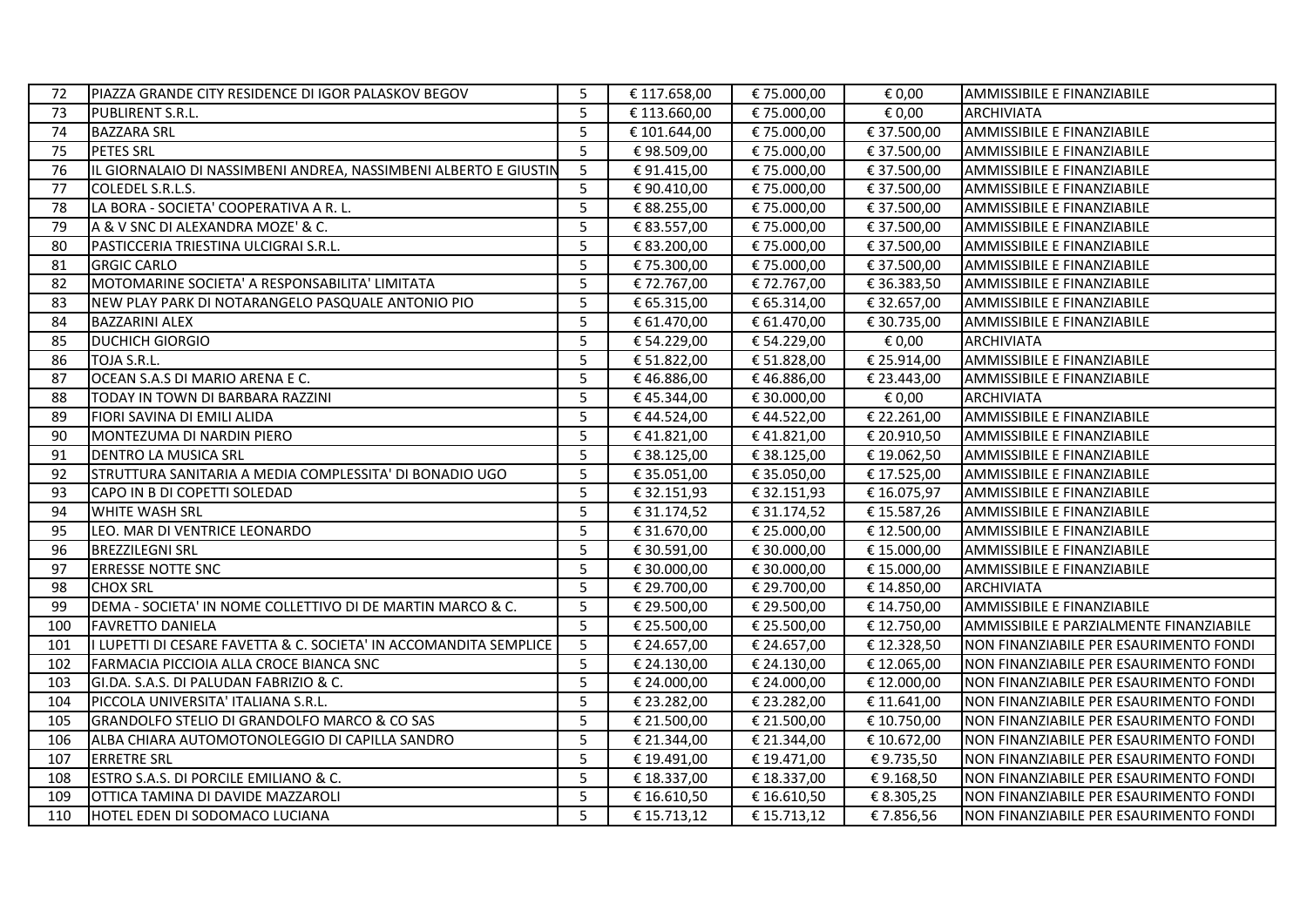| 111 | FARMACIA ALLA TESTA D'ORO DI TONIATTI GIACOMETTI DOTT.SSA CHIARA   | 5              | € 14.716,00 | € 14.716,00 | € 7.358,00  | NON FINANZIABILE PER ESAURIMENTO FONDI |
|-----|--------------------------------------------------------------------|----------------|-------------|-------------|-------------|----------------------------------------|
| 112 | <b>I</b> CIACCHI MARINA                                            | 5              | € 14.622,00 | € 14.622,00 | € 7.311,00  | NON FINANZIABILE PER ESAURIMENTO FONDI |
| 113 | TRIESTE SPORT SRL                                                  | 5              | € 14.500,00 | € 14.500,00 | € 7.250,00  | NON FINANZIABILE PER ESAURIMENTO FONDI |
| 114 | <b>PRADA DANIELE</b>                                               | 5              | € 14.493,00 | € 14.493,00 | €7.246,50   | NON FINANZIABILE PER ESAURIMENTO FONDI |
| 115 | <b>EVERYSTORE SRLS</b>                                             | 5              | € 14.480,00 | € 14.480,00 | € 7.240,00  | NON FINANZIABILE PER ESAURIMENTO FONDI |
| 116 | COOPERATIVA SOCIALE LAVORATORI UNITI FRANCO BASAGLIA SOCIETA' C    | 5              | € 13.512,35 | € 13.512,35 | € 6.756,18  | NON FINANZIABILE PER ESAURIMENTO FONDI |
| 117 | AL SOLITO POSTO DI SANTO PANNONE & C. S.A.S.                       | 5              | € 12.552,00 | € 12.552,00 | € 6.276,00  | NON FINANZIABILE PER ESAURIMENTO FONDI |
| 118 | <b>TERRANATURA SAS DI ARPAD MATTOSSI &amp; C.</b>                  | 5              | € 11.605,60 | € 11.605,60 | € 5.802,80  | NON FINANZIABILE PER ESAURIMENTO FONDI |
| 119 | ARKADIA DI ANNA SOSSI & ADRIANO MALAMAN SNC                        | 5              | € 11.000,00 | € 11.000,00 | € 5.500,00  | NON FINANZIABILE PER ESAURIMENTO FONDI |
| 120 | KARIS SOCIETA' IN NOME COLLETTIVO DI GIULIANO E MARY KARIS         | 5              | € 10.000,00 | € 10.000,00 | € 5.000,00  | NON FINANZIABILE PER ESAURIMENTO FONDI |
| 121 | <b>BIRBANTI S.R.L.</b>                                             | 5              | €9.939,00   | €9.939,00   | €4.969,50   | NON FINANZIABILE PER ESAURIMENTO FONDI |
| 122 | <b>FISIOTERAPIA GARDELLI S.R.L.</b>                                | 5              | € 9.907,00  | €9.907,00   | €4.953,50   | NON FINANZIABILE PER ESAURIMENTO FONDI |
| 123 | <b>ANTICA BOTTEGA DEL GUSTO SRL</b>                                | 5              | €9.226,31   | €9.226,31   | €4.613,16   | NON FINANZIABILE PER ESAURIMENTO FONDI |
| 124 | lFRANCESCO KATALAN CASA DI SPEDIZIONI - S.R.L.                     | 5              | € 9.190,00  | € 9.190,00  | €4.595,00   | NON FINANZIABILE PER ESAURIMENTO FONDI |
| 125 | COFFEETREE SRL                                                     | 5              | €9.125,00   | €9.125,00   | €4.562,50   | NON FINANZIABILE PER ESAURIMENTO FONDI |
| 126 | VISINTINI FEDERICO                                                 | 5              | € 8.820,00  | € 8.820,00  | €4.410,00   | NON FINANZIABILE PER ESAURIMENTO FONDI |
| 127 | AKIS CONSULTING S.R.L.S.                                           | 5              | €7.930,14   | €7.930,14   | € 3.965,07  | NON FINANZIABILE PER ESAURIMENTO FONDI |
| 128 | LA ROSA DEI VENTI - SOCIETA' IN NOME COLLETTIVO DI GIAGODI GABRIEL | 5              | € 7.513,00  | € 7.513,00  | € 3.756,50  | NON FINANZIABILE PER ESAURIMENTO FONDI |
| 129 | <b>FERRARO ANDREA</b>                                              | 5              | € 7.296,00  | € 7.296,00  | € 3.648,00  | NON FINANZIABILE PER ESAURIMENTO FONDI |
| 130 | E. TRAVELS DI ERICA FERLUGA                                        | 5              | € 7.200,00  | € 7.200,00  | € 3.600,00  | NON FINANZIABILE PER ESAURIMENTO FONDI |
| 131 | <b>TROSCIA VITTORIA</b>                                            | 5              | € 6.790,00  | € 6.790,00  | € 3.395,00  | NON FINANZIABILE PER ESAURIMENTO FONDI |
| 132 | IPEPENERO - PEPEBIANCO S.R.L.                                      | 5              | € 6.600,00  | € 6.600,00  | € 3.300,00  | NON FINANZIABILE PER ESAURIMENTO FONDI |
| 133 | 13 P DI ANTONIO PAOLETTI & C. S.A.S.                               | 5              | € 6.032,00  | € 6.032,00  | € 3.016,00  | NON FINANZIABILE PER ESAURIMENTO FONDI |
| 134 | lVIAVAI NOLEGGI DI DE FORHEGER CRISTIANO                           | 5              | € 6.000,00  | € 6.000,00  | € 3.000,00  | NON FINANZIABILE PER ESAURIMENTO FONDI |
| 135 | COSTRUIRE AUDIO DI SALVATORE SPATAFORA                             | 5              | € 5.963,00  | € 5.963,00  | € 2.981,50  | NON FINANZIABILE PER ESAURIMENTO FONDI |
| 136 | MAURO MURELLA MARIE FRANCE                                         | 5              | € 5.430,00  | € 3.220,00  | € 1.610,00  | NON FINANZIABILE PER ESAURIMENTO FONDI |
| 137 | <b>BRANDLAND SRL</b>                                               | 5              | € 5.099,00  | € 5.099,00  | € 2.549,50  | NON FINANZIABILE PER ESAURIMENTO FONDI |
| 138 | CETUS S.R.L.                                                       | 5              | €4.650,00   | €4.650,00   | € 2.325,00  | NON FINANZIABILE PER ESAURIMENTO FONDI |
| 139 | <b>ANTONELLA CAPRIOLI STRANOMAVERO</b>                             | 5              | €4.604,00   | €4.604,00   | € 2.302,00  | NON FINANZIABILE PER ESAURIMENTO FONDI |
| 140 | IPLANISCIG NICOLINI PATRIK                                         | 5              | € 3.664,92  | € 3.664,92  | € 1.832,46  | NON FINANZIABILE PER ESAURIMENTO FONDI |
| 141 | <b>BALALLO S.R.L.</b>                                              | $\overline{4}$ | € 75.503,00 | € 75.000,00 | € 37.500,00 | NON FINANZIABILE PER ESAURIMENTO FONDI |
| 142 | GARNI AURORA & PARTNERS DI FURLANI ANDREA & C. S.A.S.              | 4              | € 74.925,00 | € 74.925,00 | € 37.462,50 | NON FINANZIABILE PER ESAURIMENTO FONDI |
| 143 | SOLAGRO S.R.L.                                                     | 4              | € 74.400,00 | € 74.400,00 | € 37.200,00 | NON FINANZIABILE PER ESAURIMENTO FONDI |
| 144 | OFFICINA NAVALE QUAIAT S.R.L.                                      | 4              | € 71.600,00 | € 71.600,00 | € 35.800,00 | NON FINANZIABILE PER ESAURIMENTO FONDI |
| 145 | G. & G. - SOCIETA' IN ACCOMANDITA SEMPLICE DI GRAZIELLA RUSSI & C. | 4              | € 60.168,00 | € 60.168,00 | € 30.084,00 | NON FINANZIABILE PER ESAURIMENTO FONDI |
| 146 | ESTCOM S.R.L. DI SERGIO ZGUR E DAVIDE DELL'ANDREA                  | 4              | € 37.685,00 | € 37.685,00 | € 18.842,50 | NON FINANZIABILE PER ESAURIMENTO FONDI |
| 147 | MARINA TIMAVO DI LENARDUZZI MAURIZIO                               | 4              | € 32.376,00 | € 32.376,00 | € 16.188,00 | NON FINANZIABILE PER ESAURIMENTO FONDI |
| 148 | ELIO ARREDAMENTI SRL S.U.                                          | 4              | € 31.586,13 | € 31.586,13 | € 15.793,07 | NON FINANZIABILE PER ESAURIMENTO FONDI |
| 149 | <b>ZANKL SRLS</b>                                                  | 4              | € 28.400,00 | € 28.400,00 | € 14.200,00 | NON FINANZIABILE PER ESAURIMENTO FONDI |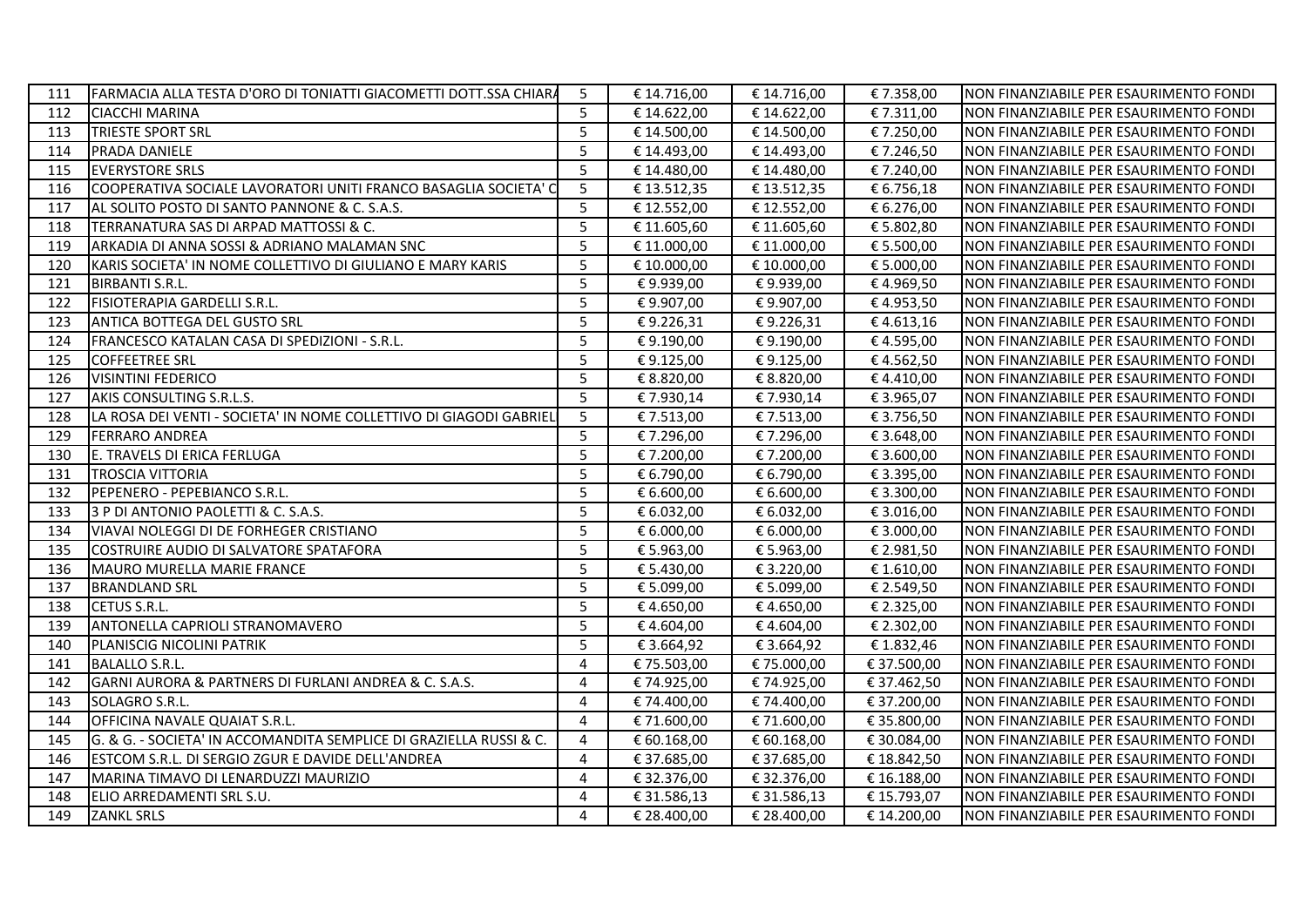| 150 | SIMIC SERENELLA                                              | 4              | € 24.040,00    | € 24.040,00                     | € 12.020,00 | NON FINANZIABILE PER ESAURIMENTO FONDI  |
|-----|--------------------------------------------------------------|----------------|----------------|---------------------------------|-------------|-----------------------------------------|
| 151 | LAVANDA DI VENZONE SRL                                       | 4              | € 14.321,00    | € 14.321,00                     | € 7.160,50  | NON FINANZIABILE PER ESAURIMENTO FONDI  |
| 152 | TERGESTE STUDIOS S.R.L.                                      | $\overline{4}$ | € 10.630,00    | € 10.630,00                     | € 5.315,00  | NON FINANZIABILE PER ESAURIMENTO FONDI  |
| 153 | <b>IMOOD SRLS</b>                                            | 4              | €9.713,00      | €9.708,00                       | €4.854,00   | NON FINANZIABILE PER ESAURIMENTO FONDI  |
| 154 | TPLF S.R.L.                                                  | 4              | € 7.516,00     | € 7.516,00                      | € 3.758,00  | NON FINANZIABILE PER ESAURIMENTO FONDI  |
| 155 | MAZZAROLI ELISABETTA                                         | 4              | € 5.800,00     | € 5.800,00                      | € 2.900,00  | NON FINANZIABILE PER ESAURIMENTO FONDI  |
| 156 | <b>FAST S.R.L.</b>                                           | 3              | € 1.243.628,00 | € 75.000,00                     | € 37.500,00 | NON FINANZIABILE PER ESAURIMENTO FONDI  |
| 157 | MC EYE GROUP SRL                                             | 3              | € 256.696,00   | € 75.000,00                     | € 37.500,00 | NON FINANZIABILE PER ESAURIMENTO FONDI  |
| 158 | <b>RADIO PUNTO ZERO SRL</b>                                  | 3              | € 133.753,00   | € 75.000,00                     | € 37.500,00 | NON FINANZIABILE PER ESAURIMENTO FONDI  |
| 159 | CHIOSCO KENNEDY DI SANDRO GIUNTA & C. S.N.C.                 | $\overline{3}$ | € 127.262,00   | € 75.000,00                     | € 37.500,00 | NON FINANZIABILE PER ESAURIMENTO FONDI  |
| 160 | BED&KITCHEN AL DOLCE EREMO AFFITTACAMERE DI F.PAROVEL        | 3              | €119.309,23    | € 75.000,00                     | € 37.500,00 | NON FINANZIABILE PER ESAURIMENTO FONDI  |
| 161 | JAKOVCIC MIRELLA                                             | 3              | € 114.000,00   | € 75.000,00                     | € 37.500,00 | NON FINANZIABILE PER ESAURIMENTO FONDI  |
| 162 | AFICURCI S.P.A. BROKER DI ASSICURAZIONE                      | 3              | € 100.109,00   | € 75.000,00                     | € 37.500,00 | NON FINANZIABILE PER ESAURIMENTO FONDI  |
| 163 | <b>PUSSINI DENIS</b>                                         | $\overline{3}$ | €94.300,00     | € 75.000,00                     | € 37.500,00 | INON FINANZIABILE PER ESAURIMENTO FONDI |
| 164 | CLOVER S.N.C. DI REPERTI ARMANDO & C.                        | 3              | € 87.240,00    | € 75.000,00                     | € 37.500,00 | NON FINANZIABILE PER ESAURIMENTO FONDI  |
| 165 | COMUNITA' EDUCANTE - SOCIETA' COOPERATIVA SOCIALE - ONLUS    | 3              | € 74.565,00    | € 74.565,00                     | € 37.282,50 | NON FINANZIABILE PER ESAURIMENTO FONDI  |
| 166 | ANNA IMMOBILIARE - SOCIETA' A RESPONSABILITA' LIMITATA       | 3              | €73.107,36     | € 73.107,00                     | € 36.553,50 | NON FINANZIABILE PER ESAURIMENTO FONDI  |
| 167 | ANTEO - SOCIETA' A RESPONSABILITA' LIMITATA                  | 3              | €72.955,13     | € 72.955,13                     | € 36.477,56 | NON FINANZIABILE PER ESAURIMENTO FONDI  |
| 168 | NANOTECHENERGIES SRL                                         | 3              | € 69.255,00    | € 69.255,00                     | € 34.627,50 | NON FINANZIABILE PER ESAURIMENTO FONDI  |
| 169 | MAGAZZINI TRIESTE SRL                                        | 3              | € 64.631,00    | € 64.631,00                     | € 32.315,50 | NON FINANZIABILE PER ESAURIMENTO FONDI  |
| 170 | <b>FEDEMAR SRL SOCIO UNICO</b>                               | 3              | € 57.375,00    | € 57.375,00                     | € 28.687,50 | NON FINANZIABILE PER ESAURIMENTO FONDI  |
| 171 | CONDOR DI DI LORENZO MARIA & C. - S.A.S.                     | $\overline{3}$ | € 56.489,00    | € 56.489,00                     | € 28.244,50 | NON FINANZIABILE PER ESAURIMENTO FONDI  |
| 172 | FARMACIA SAN MARCO SNC                                       | $\overline{3}$ | € 56.435,00    | € 56.435,00                     | € 28.217,50 | NON FINANZIABILE PER ESAURIMENTO FONDI  |
| 173 | <b>EXTREME DI BLASINA GABRIELE</b>                           | $\overline{3}$ | € 54.580,00    | € 54.580,00                     | € 27.290,00 | NON FINANZIABILE PER ESAURIMENTO FONDI  |
| 174 | DA.LE. S.A.S. DI DAVID VIOLA & C.                            | 3              | € 53.680,00    | € 53.680,00                     | € 26.840,00 | NON FINANZIABILE PER ESAURIMENTO FONDI  |
| 175 | <b>IECOBOLLE DI GRASSI MONICA</b>                            | 3              | €48.045,00     | €48.045,00                      | € 24.022,50 | NON FINANZIABILE PER ESAURIMENTO FONDI  |
| 176 | KRALJ DAVID & FABJANA SNC                                    | $\overline{3}$ | €47.069,00     | €47.069,00                      | € 23.534,50 | NON FINANZIABILE PER ESAURIMENTO FONDI  |
| 177 | MA.MA. SRL                                                   | 3              | €42.173,00     | € 42.173,00                     | € 21.086,50 | NON FINANZIABILE PER ESAURIMENTO FONDI  |
| 178 | <b>NOIZA SRL</b>                                             | $\overline{3}$ | € 40.355,66    | €40.355,66                      | € 20.177,83 | NON FINANZIABILE PER ESAURIMENTO FONDI  |
| 179 | <b>STAGNI MAURIZIO</b>                                       | 3              | € 40.048,00    | € 40.052,00                     | € 20.026,00 | NON FINANZIABILE PER ESAURIMENTO FONDI  |
| 180 | LA STAZIONE DEGLI ARTISTI DI BICHLER ALAN                    | $\overline{3}$ | € 39.715,00    | € 39.712,00                     | € 19.856,00 | NON FINANZIABILE PER ESAURIMENTO FONDI  |
| 181 | AMMINISTRAZIONE STABILI TERGESTE SRL                         | 3              | € 36.060,00    | € 36.060,00                     | € 18.030,00 | NON FINANZIABILE PER ESAURIMENTO FONDI  |
| 182 | <b>VIVAI BUSA' SRL</b>                                       | $\overline{3}$ | € 35.460,00    | € 35.460,00                     | € 17.730,00 | INON FINANZIABILE PER ESAURIMENTO FONDI |
| 183 | <b>DE ROS GIORGIA</b>                                        | 3              | € 34.500,00    | € 34.500,00                     | € 17.250,00 | NON FINANZIABILE PER ESAURIMENTO FONDI  |
| 184 | VIA DELLE TORRI S.A.S. DI ANNA DANIELE E MASSIMO ZULIAN & C. | 3              | € 31.000,00    | € 31.000,00                     | € 15.500,00 | NON FINANZIABILE PER ESAURIMENTO FONDI  |
| 185 | <b>PAOLI BORIS</b>                                           | $\overline{3}$ | € 29.730,00    | $\overline{\epsilon}$ 29.730,00 | € 14.865,00 | NON FINANZIABILE PER ESAURIMENTO FONDI  |
| 186 | <b>STUDIO QUATTRO S.R.L.</b>                                 | 3              | € 27.810,00    | € 27.810,00                     | € 13.905,00 | NON FINANZIABILE PER ESAURIMENTO FONDI  |
| 187 | FARMACIA ALL'AQUILA IMPERIALE DI DOTT.A LUCIA BULFON         | 3              | € 27.450,00    | € 27.450,00                     | € 13.725,00 | NON FINANZIABILE PER ESAURIMENTO FONDI  |
| 188 | TECNOEDILE DI ALFEO DAPRETTO & C. S.A.S.                     | $\overline{3}$ | € 24.016,00    | € 24.016,00                     | €12.008,00  | NON FINANZIABILE PER ESAURIMENTO FONDI  |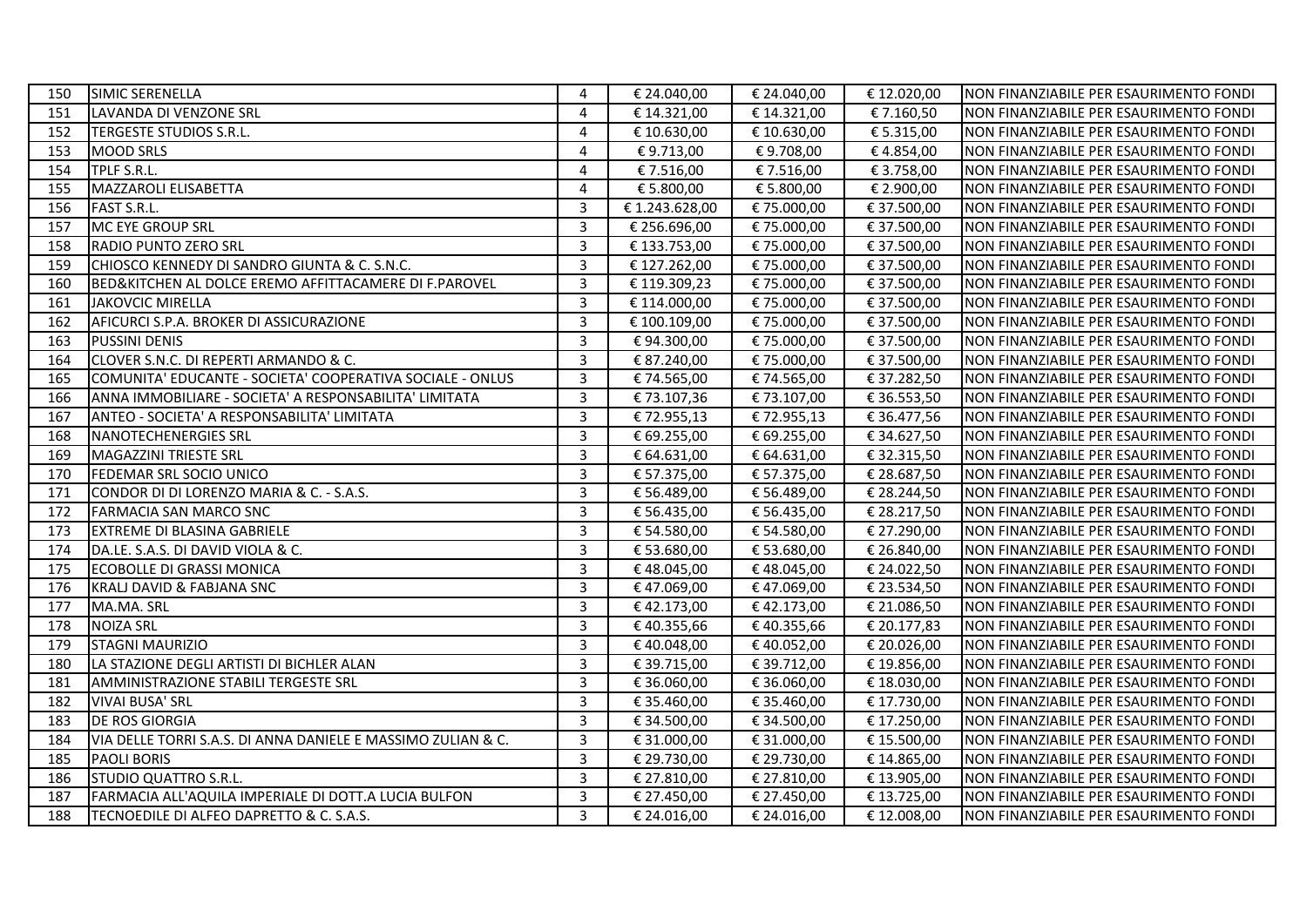| 189 | 2R DI PATRIZIA FILIPPI                                             | 3              | € 23.576,87  | € 23.576,87 | € 11.788,44 | INON FINANZIABILE PER ESAURIMENTO FONDI |
|-----|--------------------------------------------------------------------|----------------|--------------|-------------|-------------|-----------------------------------------|
| 190 | BAR IGOR DI LIVIANA ZACCARIA & C. S.A.S.                           | $\overline{3}$ | € 16.980,00  | € 16.979,00 | € 8.489,50  | NON FINANZIABILE PER ESAURIMENTO FONDI  |
| 191 | THE BEST FAMILY S.N.C. DI RAVALICO VALENTINA & C.                  | $\overline{3}$ | € 16.729,00  | € 16.729,00 | € 8.364,50  | NON FINANZIABILE PER ESAURIMENTO FONDI  |
| 192 | ARCORICCARDO RISTORANTE DI LUCA GIOIELLO                           | $\overline{3}$ | € 16.125,00  | € 16.125,00 | € 8.062,50  | NON FINANZIABILE PER ESAURIMENTO FONDI  |
| 193 | LA.SE. SOC. COOP. SOCIALE                                          | 3              | € 15.420,00  | € 15.420,00 | €7.710,00   | NON FINANZIABILE PER ESAURIMENTO FONDI  |
| 194 | <b>XU HAO</b>                                                      | $\overline{3}$ | € 15.325,00  | € 15.320,00 | €7.660,00   | NON FINANZIABILE PER ESAURIMENTO FONDI  |
| 195 | LUMA15 DI D'ANGELO DOMENICO                                        | 3              | € 14.700,00  | € 14.700,00 | € 7.350,00  | NON FINANZIABILE PER ESAURIMENTO FONDI  |
| 196 | COOPERATIVA SOCIALE TRIESTE-INTEGRAZIONE                           | $\overline{3}$ | € 14.070,00  | € 14.090,00 | €7.045,00   | NON FINANZIABILE PER ESAURIMENTO FONDI  |
| 197 | ASCOT S.R.L.                                                       | 3              | € 11.460,00  | € 11.460,00 | € 5.730,00  | NON FINANZIABILE PER ESAURIMENTO FONDI  |
| 198 | ECO STORE TRIESTE S.N.C. DI BRESCIA MITJA E C.                     | $\overline{3}$ | € 9.310,00   | €9.310,00   | €4.655,00   | NON FINANZIABILE PER ESAURIMENTO FONDI  |
| 199 | CAFFE' VATTA DI B. VITEZ E C. S.N.C.                               | $\overline{3}$ | € 9.160,00   | €9.160,00   | €4.580,00   | NON FINANZIABILE PER ESAURIMENTO FONDI  |
| 200 | <b>TRAMONTIN GIAMPIERO</b>                                         | $\overline{3}$ | € 8.033,00   | € 8.033,00  | €4.016,50   | NON FINANZIABILE PER ESAURIMENTO FONDI  |
| 201 | SPICCHIO S.A.S. DI CUSMA GIULIO & C.                               | 3              | € 7.400,00   | € 7.400,00  | € 3.700,00  | NON FINANZIABILE PER ESAURIMENTO FONDI  |
| 202 | <b>JEZ ANTONIO</b>                                                 | $\overline{3}$ | € 5.980,00   | € 5.980,00  | € 2.990,00  | NON FINANZIABILE PER ESAURIMENTO FONDI  |
| 203 | BIN & PARTNERS S.R.L.                                              | 3              | € 5.539,00   | € 5.539,00  | € 2.769,50  | NON FINANZIABILE PER ESAURIMENTO FONDI  |
| 204 | PREVARIN SILVANA                                                   | $\overline{3}$ | € 5.466,60   | € 5.467,00  | € 2.733,50  | NON FINANZIABILE PER ESAURIMENTO FONDI  |
| 205 | PANGOS MATTIA                                                      | $\mathbf{3}$   | € 5.417,00   | € 5.417,00  | € 2.708,50  | NON FINANZIABILE PER ESAURIMENTO FONDI  |
| 206 | <b>FULVIO BENVENUTI S.R.L</b>                                      | $\overline{3}$ | € 5.007,00   | € 5.000,00  | € 2.500,00  | NON FINANZIABILE PER ESAURIMENTO FONDI  |
| 207 | <b>COSMINI MACCHINE UTENSILI SRL</b>                               | $\overline{2}$ | € 32.562,00  | € 25.000,00 | € 12.500,00 | NON FINANZIABILE PER ESAURIMENTO FONDI  |
| 208 | RS MOTO S.R.L.                                                     | $\overline{2}$ | € 30.072,00  | € 25.000,00 | € 12.500,00 | NON FINANZIABILE PER ESAURIMENTO FONDI  |
| 209 | NUOVA ALFA S.R.L.                                                  | $\overline{2}$ | € 27.300,00  | € 25.000,00 | € 12.500,00 | NON FINANZIABILE PER ESAURIMENTO FONDI  |
| 210 | <b>ROLICH SRL</b>                                                  | $\overline{2}$ | € 20.327,87  | € 20.327,87 | € 10.163,94 | NON FINANZIABILE PER ESAURIMENTO FONDI  |
| 211 | M&M SPORTSERVICE S.R.L.                                            | $\mathbf{1}$   | € 165.815,00 | € 75.000,00 | € 37.500,00 | NON FINANZIABILE PER ESAURIMENTO FONDI  |
| 212 | CI. ERRE. A. SOCIETA' IN ACCOMANDITA SEMPLICE DI MIRRA GIUSEPPE &  | 1              | € 118.138,20 | € 75.000,00 | € 37.500,00 | NON FINANZIABILE PER ESAURIMENTO FONDI  |
| 213 | <b>FERNETTI S.R.L.</b>                                             | 1              | € 114.300,00 | € 75.000,00 | € 37.500,00 | NON FINANZIABILE PER ESAURIMENTO FONDI  |
| 214 | CONSORZIO MIB SCHOOL OF MANAGEMENT                                 | $\mathbf{1}$   | € 87.876,00  | € 75.000,00 | € 37.500,00 | <b>ARCHIVIATA PER RINUNCIA</b>          |
| 215 | GIUSEPPE CRISMANI SUCCESSORI DI SILVESTRA SOSIC IN CRISMANI & C. - | 1              | € 82.052,00  | € 75.000,00 | € 37.500,00 | NON FINANZIABILE PER ESAURIMENTO FONDI  |
| 216 | FARMACIA AI GEMELLI DELLA DOTT.SSA B.M. ACANFORA                   | 1              | €42.935,00   | €42.935,00  | € 21.467,50 | NON FINANZIABILE PER ESAURIMENTO FONDI  |
| 217 | CENTRO VACANZE - S.R.L.                                            | $\mathbf{1}$   | €40.052,00   | € 40.052,00 | € 20.026,00 | NON FINANZIABILE PER ESAURIMENTO FONDI  |
| 218 | CONFINI IMPRESA SOCIALE - SOCIETA' COOPERATIVA SOCIALE             | $\mathbf{1}$   | € 38.113,13  | € 38.113,13 | € 19.056,57 | NON FINANZIABILE PER ESAURIMENTO FONDI  |
| 219 | ISAQ S.R.L.                                                        | $\mathbf{1}$   | € 37.095,00  | € 37.095,00 | €18.547,50  | NON FINANZIABILE PER ESAURIMENTO FONDI  |
| 220 | BAR GRATTACIELO DI CRISTOFOLI MARCO                                | $\mathbf{1}$   | € 35.060,00  | € 35.060,00 | € 17.530,00 | NON FINANZIABILE PER ESAURIMENTO FONDI  |
| 221 | BELLA NAPOLI S.N.C. DI SALVATORE GIGLIO & C.                       | 1              | € 27.206,00  | € 27.206,00 | € 13.603,00 | NON FINANZIABILE PER ESAURIMENTO FONDI  |
| 222 | <b>GRAZIANO STEFANO</b>                                            | $\mathbf{1}$   | € 25.941,00  | € 25.939,00 | €12.969,50  | NON FINANZIABILE PER ESAURIMENTO FONDI  |
| 223 | BAR LATTERIA CAPRICCIO DI BERTOCCHI MICHELE                        | 1              | € 24.457,00  | € 24.457,00 | €12.228,50  | NON FINANZIABILE PER ESAURIMENTO FONDI  |
| 224 | CITTA' DI LONDRA S.N.C. DI ANGELO ED EZIO ROSSA & C.               | $\mathbf{1}$   | € 19.930,00  | € 19.930,00 | €9.965,00   | NON FINANZIABILE PER ESAURIMENTO FONDI  |
| 225 | <b>ANTENNA TOP TRIESTE SRL</b>                                     | 1              | € 17.720,00  | € 17.720,00 | € 8.860,00  | NON FINANZIABILE PER ESAURIMENTO FONDI  |
| 226 | AREA - SOCIETA' IN ACCOMANDITA SEMPLICE DI ANDREA PELLASCHIAR &    | $\mathbf{1}$   | € 17.440,00  | € 17.440,00 | € 8.720,00  | NON FINANZIABILE PER ESAURIMENTO FONDI  |
| 227 | LABORATORIO SARTORIA EXPRESS MARIA CARMEN                          | $\mathbf{1}$   | € 16.995,00  | € 16.995,00 | € 8.497,50  | NON FINANZIABILE PER ESAURIMENTO FONDI  |